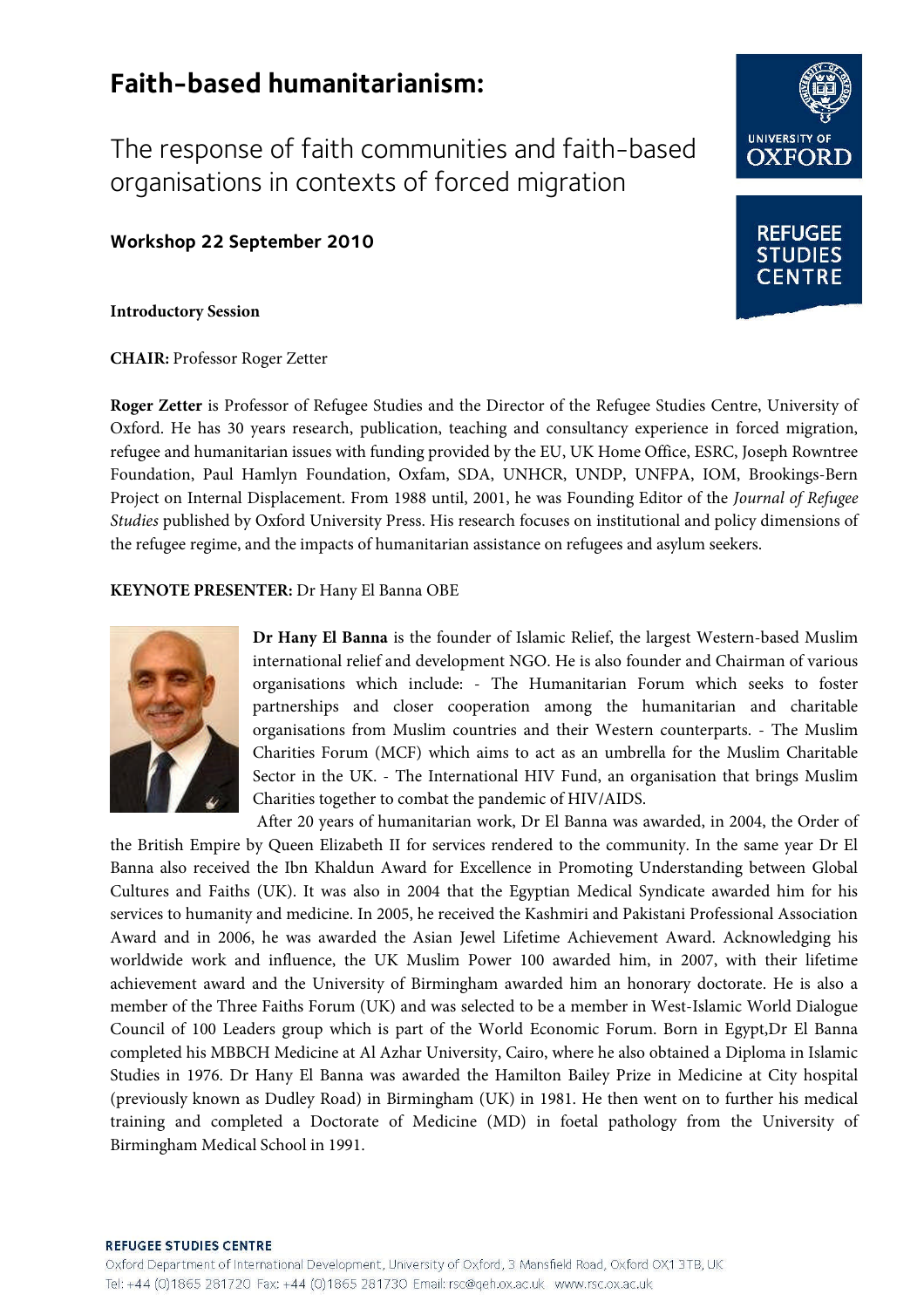### **TITLE:** Understanding 'sanctuary': faith and traditions of asylum **PRESENTER:** Professor Philip Marfleet

Contemporary notions of asylum and the refugee have emerged from faith-based traditions of sanctuary. These have an ancient lineage: the major religions have long recognized certain spaces as sacred and inviolable, providing security for those seeking refuge within them. How have these beliefs and practices been translated into policies for the modern state – and how do they affect the agendas of religious organizations and movements today? This paper examines the origin of ideas about protection as an institution.

It considers social and political aspects of sanctuary and their role in Classical Mediterranean societies and later in Europe. It examines the increasing importance of the Church as a guarantor of safety and the implications for wider society of ideas about refuge. It addresses key developments in the early modern era, during which secular forces began to develop new notions of asylum. The paper also raises questions about faith-based approaches to asylum today. Are religious bodies and movements reasserting ancient traditions? To what extent have they modified traditional approaches? Why are they playing a leading role in reanimating discussions about refugees and rights?

**Philip Marfleet** is Professor of Migration and Refugee Studies at the University of East London and Associate Director of the Centre for Research on Migration, Refugees and Belonging. He works on theories of globalization, migration and the refugee experience; racism and exclusion in Europe; and social and political movements in the contemporary Middle East. He has recently written on mass displacement in and from Iraq, urban refugees, and refugees and history. His most recent books are *Refugees in a Global Era* (Palgrave 2006) and, with Rabab El Mahdi, *Egypt: the Moment of Change* (Zed 2009).

### **Session 1: Faith, religion and humanitarianism: bridging the gap or maintaining the distinction between religious and humanitarian affairs?**

**CHAIR:** Dr Elena Fiddian-Qasmiyeh

**TITLE:** Bridging dialogue between the discourses of faith and humanitarianism: establishing partnership through the deconstruction of functional secularism **AUTHORS:** Professor Alastair Ager and Joey Ager **PRESENTER:** Alastair Ager

This paper argues that the disparate discourses of faith and humanitarianism – and the discomfort in acknowledging the complexities of bridging between them – create a fundamental schism between not only faith-based and non-faith-based humanitarian actors, but also international humanitarian actors and the communities they seek to serve. Of the various potential approaches to the epistemological divide between the language of faith and the dominant liberal materialism of the international humanitarian regime, functional secularism – represented by a presumption of secular public discourse and the legitimization of religious discourse only in the 'private' domain - appears the most prevalent strategy. Such an approach reflects, however, an increasingly rejected view of secularization amongst social theorists. It is also problematic for the humanitarian field. Functional secularism can sanction a divisive exceptionalism on the part of religious organisations that works to exclude religious activity from public scrutiny. It can also encourage extraction of the rich resources of belief on the terms of functional materialism (echoing the patronization of colonial times, albeit with institutional religion now associated with the patronized). Using field reports from a range of humanitarian contexts, we argue that functional secularism serves both to delegitimize dialogue on key issues of religion and to restrict awareness of the articles of faith underpinning the secular humanitarian response. Such dialogue and awareness is crucial in the analysis of issues of humanitarianism, including clarification of core humanitarian values, the retention of a human rights framework able to define and protect human dignity, and appropriate means of addressing religious experience and well-being in the course of humanitarian programming.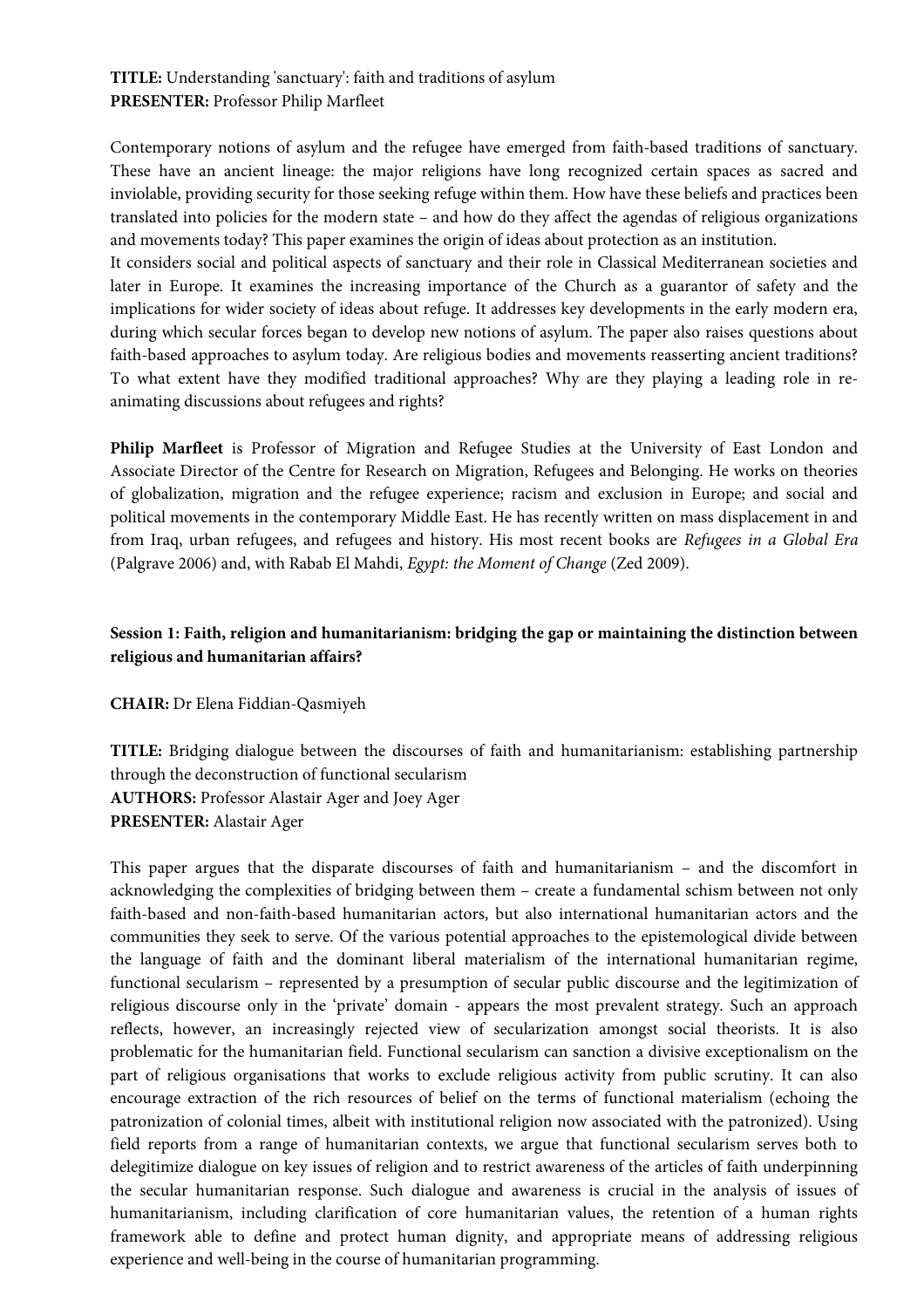**Alastair Ager** is a Professor of Clinical Population and Family Health and the Executive Director of the Global Health Initiative at the Mailman School of Public Health, Columbia University. He has worked in the field of international health and development for almost twenty years, after training in psychology at the universities of Keele, Wales and Birmingham in the United Kingdom. He was head of the Department of Psychology at the University of Malawi from 1989 to 1992, and has also held academic appointments at the universities of Leicester, Tulane and Queen Margaret, Edinburgh. He was a Research Associate with the Refugee Studies Centre from 1998 to 2005. He has international experience across Sub-Saharan Africa, South Asia, Europe, and North America. He is the author of over one hundred scholarly publications, with his current writing focused on assessment and evaluation in humanitarian settings, operationalization of protection and well-being across cultures, and the role of faith in humanitarian and development contexts.

**Joey Ager** graduated with a BA in Theology from the University of Oxford in 2008. He studied at Wycliffe Hall, with a particular interest in African Theology. In 2007 he worked with religious leaders at the Janani Luwum Theological College in Gulu, Uganda on the development of the proposed Institute of Development Studies to promote awareness of Acholi traditions of peace and reconciliation in the post-conflict era in Northern Uganda. From 2008 to 2009 he worked as an Executive Assistant at Sojourners, a leftist faith-based social justice organisation in Washington DC, and coordinated volunteers for the Mobilization Against Poverty event held there in April 2009. He now works with Ember Arts, a 'socially proactive business' based in San Diego promoting sustainable livelihoods for displaced Acholi women in Kampala by partnering in the fair trade of African jewellery.

**TITLE:** Between heaven and earth: religion, secularism and humanitarianism **AUTHORS:** Professor Michael Barnett, Professor Janice Stein, and Dr Stephen Hopgood **PRESENTER:** Dr Stephen Hopgood

This project explores, within contemporary humanitarianism, the secularization of religion and the sanctification of secularism. Faith-based action has become increasingly important to the humanitarian sector, as people are increasingly choosing to express compassion through religious organisations. Yet many of those engaging in faith-based humanitarianism want to do more than share a sense of compassion. They also want to spread their religion, leading to accusations of missionary work and creating suspicion between aid givers and aid recipients.

Consequently, the humanitarian community distinguishes between faith-based and secular organisations. It assumes that Oxfam, International Rescue Committee, and CARE share traits that differentiate them from religious organisations such as Catholic Relief Services, Islamic Relief, and World Vision International. But exactly how do they differ? By their motivations, funding, recruitment, or field operations?

This study finds that: First, religious and secular agencies are looking more and more alike. Second, the categories of religious and secular obscure the presence of different kinds of faith (to put it bluntly, all humanitarian action is faith-based). Third, although this study identifies the secularization of religion and the sanctification of the secular, neither religious nor secular agencies were completely comfortable with the blurring of their boundaries.

**Dr Stephen Hopgood** is a Reader in International Relations at the School of Oriental and African Studies, University of London. His recent publications include *Keepers of the Flame: Understanding Amnesty International* (Cornell, 2006); 'Saying "no" to Wal-Mart: Money and morality in professional humanitarianism,' in Michael Barnett and Thomas G Weiss (eds) *Humanitarianism in Question: Politics, Power, Ethics* (Cornell, 2008); 'Moral authority, modernity, and the politics of the sacred,' in *European Journal of International Relations*, 15 (2), 2009; and 'Dignity and Ennui,' in *Journal of Human Rights Practice*, 2(2), 2010.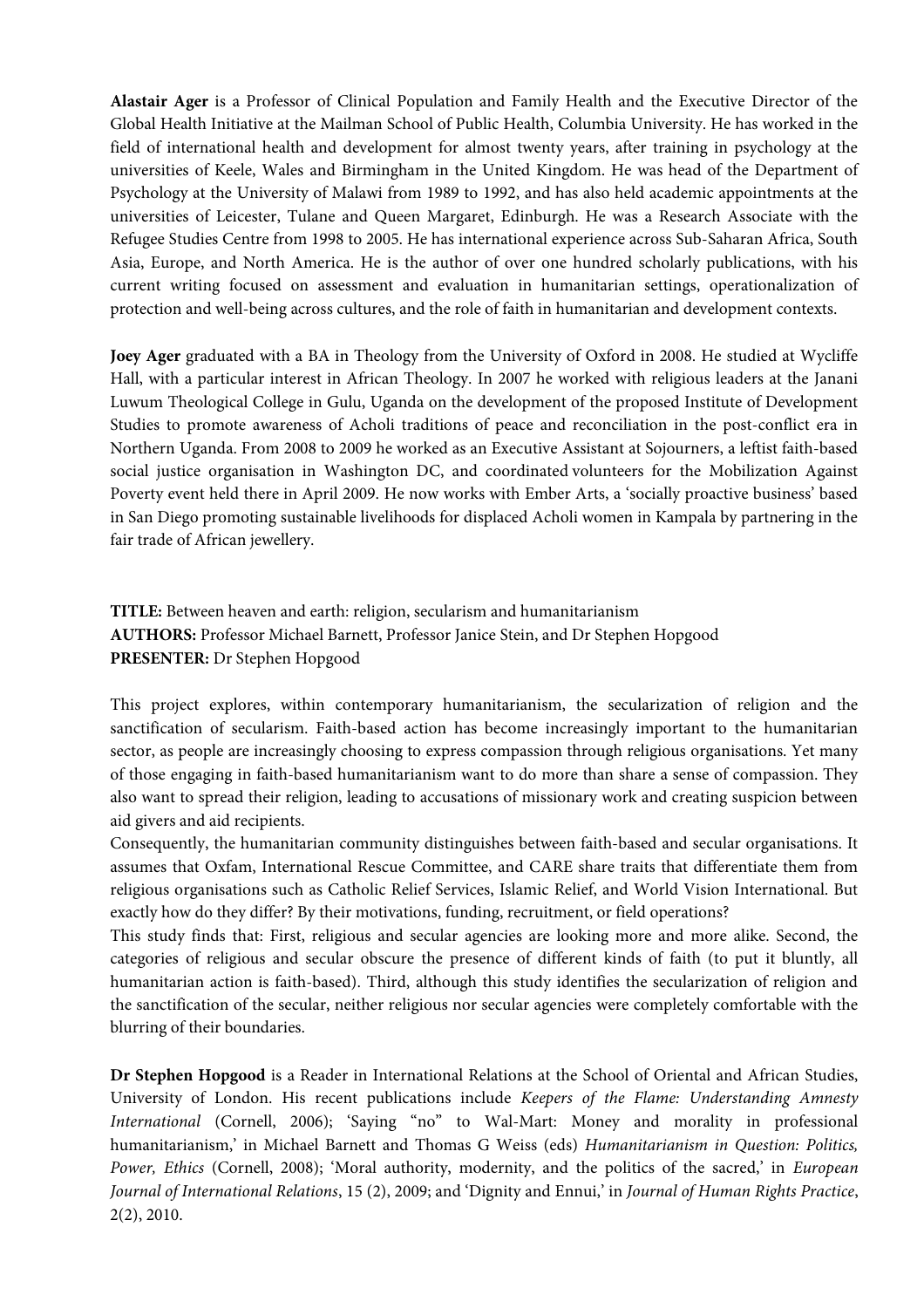### **TITLE:** Catholic agencies as transnational responders to humanitarian crises **PRESENTERS:** Professor David Hollenbach, Rev Daniel Villlanueva, and Dr Maryanne Loughry

The Roman Catholic community possesses several distinctive resources that position it to respond to humanitarian crises. Catholicism has a CONVICTION based on both faith and shared human experience that the peoples of the world form a single human family and a genuinely global community. This conviction gives Catholic agencies a well articulated rationale for efforts to alleviate humanitarian crises.

The Catholic church has GLOBAL INSTITUTIONAL REACH that distinctively positions it to respond to crises that are global in nature, and go beyond the capacities or willingness of individual states. This capacity for global transnational action can be usefully illustrated by considering the structure and activity of the Jesuit Refugee Service. Humanitarian actors associated with the Catholic community have a DISTINCTIVE MODE OF RESPONDING to humanitarian crises because of their religious commitment to respect the dignity of those they serve.

This presentation will therefore address the following interlinked topics to develop an understanding of Catholic agencies as transnational responders to crises: A) The Roman Catholic RATIONALE for response across borders: grounding in faith, ethics, and human experience; B) TRANSNATIONAL STRUCTURES for faith-based action: JRS as a case study; and C) DISTINCTIVE MODES of faith-based transnational action: linking accompaniment, service, and advocacy in forced migration.

**Professor David Hollenbach, S.J.,** holds the University Chair in Human Rights and International Justice and is Director of the Center for Human Rights and International Justice at Boston College. His research interests are in the foundations of Christian social ethics, especially human rights in the context of humanitarian crises and the displacement of refugees, as well as the role of religion in political life. He received a Ph. D. in Religious Ethics from Yale University in 1975. He was President of the Society of Christian Ethics between 1995 and 1996. In 1996 he received a Fulbright Fellowship and was Visiting Professor of Social Ethics at Hekima College of The Catholic University of Eastern Africa in Kenya. Professor Hollenbach has also taught at the Jesuit Philosophy Institute in Vietnam and the East Asian Pastoral Institute in the Philippines. He serves as a consultant to the Jesuit Refugee Service on the human rights of displaced persons. He is a Catholic priest and a member of the Jesuit order. His most recent books include *Driven from Home: Protecting the Rights of Forced Migrants* (2010); *Refugee Rights: Ethics, Advocacy, and Africa* (2008); and *The Global Face of Public Faith: Politics, Human Rights, and Christian Ethics* (2003). He is on the Editorial Boards of the *Journal of Religious Ethics* and of the review *Political Theology*.

**Rev Daniel Villanueva, S.J.** is a Spanish Jesuit who works at the "Entreculturas – Fe y Alegria" foundation. He began work with this organisation in Valladolid, and is now the coordinator of its Africa Department. He holds a Computer Science Engineering degree from the University of Valladolid (Spain), and a degree in Theology from Weston Jesuit School of Theology in Boston (Massachusetts, USA). Fr. Villanueva has worked with the Jesuit Refugee Service in Liberia and Kenya, and today is part of the JRS international formation team. His interests are in the frontier between the Development-Humanitarian world and the social work of the Society of Jesus, always from an organisational and structural view. He has developed papers and talks about transnational religious institutions, advocacy networks, and the global transformation of the mission of the Society of Jesus. He wrote a thesis titled "The Jesuit Way of Going Global" where he outlines a model for transnational responses of the Society of Jesus in a globalized world in the light of lessons learned from the Jesuit Refugee Service.

**Dr Maryanne Loughry RSM, AO** is a Sister of Mercy and Associate Director of the Jesuit Refugee Service (JRS), Australia. Dr Loughry has been associated with JRS since 1986, working in the Indochinese refugee camps in the Philippines (1988) and the Vietnamese Detention Centres in Hong Kong (1990, 1992–93) as a psychologist and researcher. Dr Loughry is a visiting research scholar at the Centre for Human Rights and International Justice, Boston College and the Refugee Studies Centre, University of Oxford. Prior to this she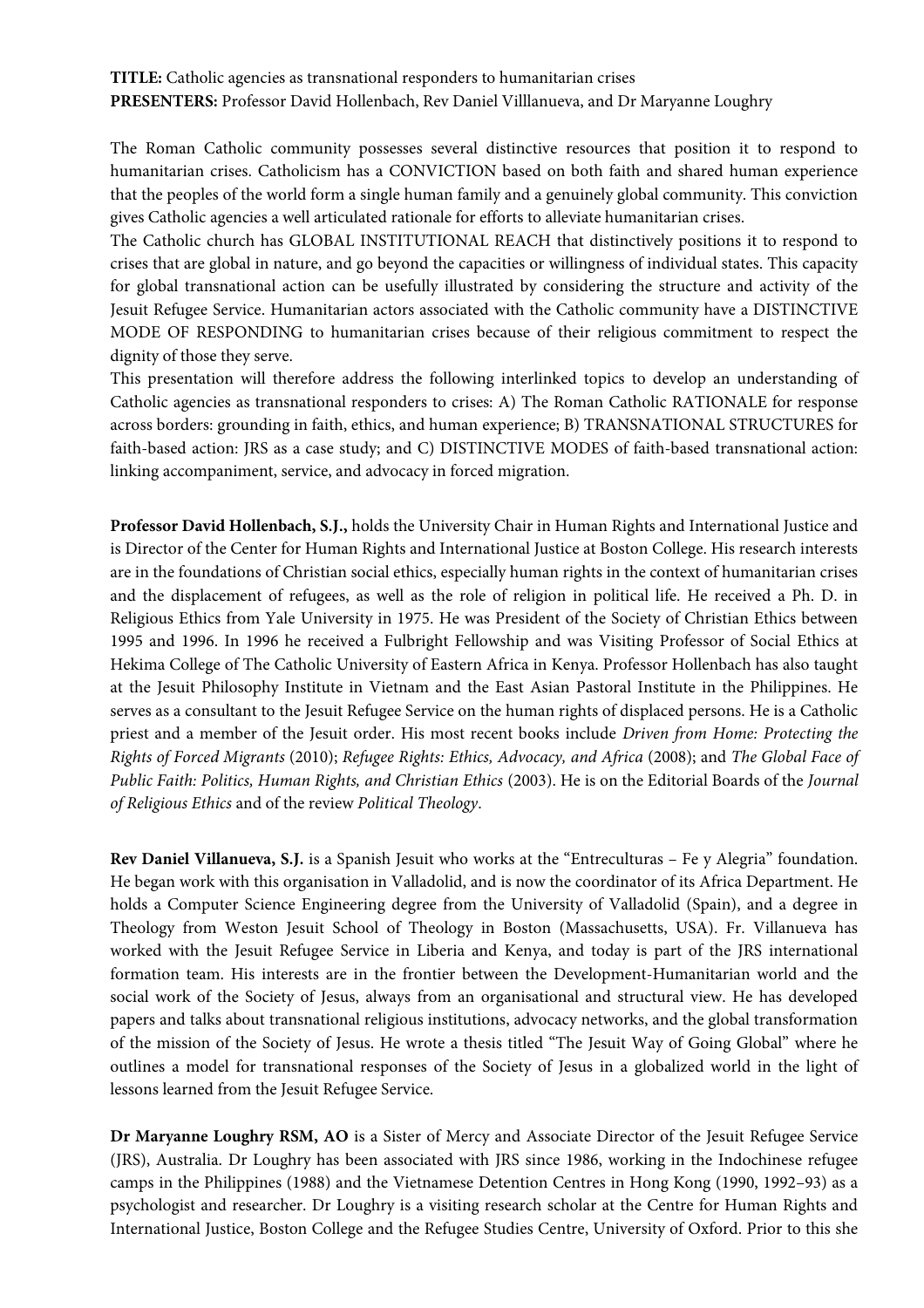was the Pedro Arrupe tutor at the University of Oxford Refugee Studies Centre for over seven years (1997– 2004). Her doctoral work explored the impact of detention on unaccompanied Vietnamese children. Dr Loughry is a member of the Australian Government's advisory Council for Immigration Services and Status Resolution and serves on several international boards including the academic board of the Gaza Community Mental Health Programme and the Governing Committee of the International Catholic Migration Committee. She has conducted research and programme evaluation in numerous refugee and conflict settings including Syria, Northern Uganda, Afghanistan, Kenya, Palestinian Territories, Kosovo, Indonesia, and Timor Leste. She has also conducted humanitarian trainings in Rwanda, Zimbabwe, Thailand, Kenya, Cambodia, Vietnam, and the UK. Currently she is researching the psychosocial effects of climate induced displacement in the Pacific.

## **Session 2: "Using" faith, religiosity and spirituality: practical and psychosocial strategies in the lives of people affected by crisis, conflict and forced migration (Case studies from the UK, Kenya, Algeria and Syria)**

#### **CHAIR:** Professor Phil Marfleet

**TITLE:** Spiritual dimensions of forced migration and the inner spirals of youth transition: towards an integral critical heuristic understanding and response to young people in crisis **PRESENTER:** Loul Bereket

This paper aims to offer a better understanding of the lived transition experiences of young refugees, and how their religiosity/spirituality function in making sense of and adapting to major life changes associated with forced migration. The paper draws the bulk of its empirical data from ongoing doctoral research looking at religion's role for the spiritual, psychosocial and practical wellbeing of young refugees and asylum seekers. The paper is informed by and reflects on encounters and exchanges with young people from different backgrounds that share similar experiences of being dislocated, unemployed, homeless and facing the disorienting uncertainties of the future.

Passing through challenging life experiences and displacement crises tends to push some young people further down the abyss of social exclusion into hopelessness, mental resignation and self-rejection. Well meant policy and practical interventions to support young people in crisis often fall short of achieving their intended outcomes. This paper finds that for some youth, interventions were felt to be elitist, patronizing and disempowering. Most faith-based and secular 'humanitarian' responses seemed to perceive the circumstance and external predicament of the youth as the total actuality of their experience. Young people were often viewed as helpless and passive victims fouled by their social background and/or a deficient system of care and support. Responses overlooked young people's personal values, beliefs, aspirations, motivations, intentions, and visions in framing and responding to existential life challenges. This paper argues that those inner qualities or spiritual dimensions, if thoroughly understood and properly tapped, can leverage effective, efficient, and ethical humanitarian responses.

**Loul Bereket** is a PhD candidate at Leeds Metropolitan University. His doctoral research focuses on the intersection between religion/spirituality and the forced migration experiences of young refugees and asylum seekers. His research project is funded by the joint AHRC/ESRC *Religion and Society Research Programme*. Bereket has diverse professional experience in the fields of international development, community mental health development (with refugees and asylum seekers), leadership development, management consultancy, research and journalism.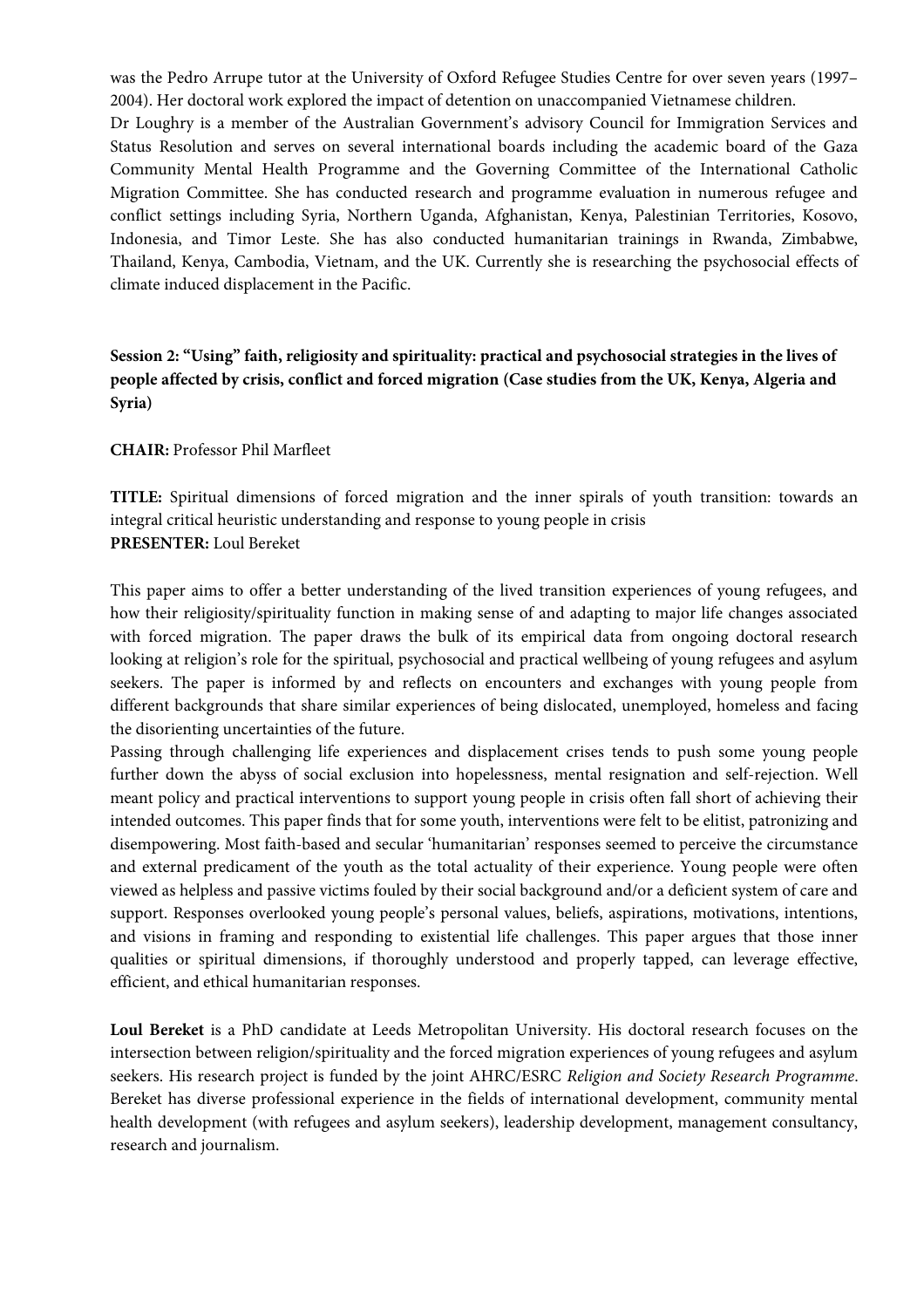**TITLE:** By the rivers of Babylon: the role and significance of faith and faith based organisations in the lives and experiences of internally displaced persons in Kenya **PRESENTER:** Dr Parsitau Seleina

African communities, governments, international bodies and other stakeholders increasingly recognize that Faith Based or Faith Inspired Organisations are important actors in the field of development. In areas ranging from education to healthcare, human rights to conflict resolution and management, and the provision of humanitarian services to persons in situations of crisis such as conflicts and forced migration, FBOs and FIOs have pioneered innovative ways of addressing these deep-seated challenges. What is largely unknown are the critical roles played by faith or communities of faith and religious convictions and practices, and how these serve to integrate displaced persons into their new circumstances. This paper explores the intersection of faith and FBOs/FIOs with Internally Displaced Persons (IDPs) in Kenya by interrogating the roles that faith and religiosity played in their lives and experiences during and after the post election violence. Specifically, it interrogates the practical and psychological impact of faith and religious beliefs on the forging and formation of religious identities and belongings in IDP camps. It further explores how these vulnerable and disadvantaged groups recreated and reinvented metaphors of survival from religious texts and used them as critical tools and spiritual resources to reaffirm themselves and their dignity, reject their vulnerability and make sense of their crisis, and comfort and empower themselves. Based on ethnographic research carried out in three IDP camps in the Rift Valley Province in Kenya, the paper attempts to understand the contribution of faith to the human psyche, to the provision of psychological and emotional support and comfort, and to coping in the face of tremendous stress, tension, fear and uncertainty.

**Dr Parsitau Seleina** is a Lecturer in African Christianities at Egerton University in Kenya. Her doctorate thesis is titled *Neo-Pentecostalism in Kenya: Its Civic and Public Role.* Her current works focus on the impact of Post Election Violence on Internally Displaced Persons, particularly women and children. She specifically focuses on ways in which Faith Based/Inspired Initiatives shaped the lives of internally displaced women during and after the violence. Her articles have appeared in such journals as *Africa Today, Missionalia*-*Southern Africa Journal of Missiology,* and *Studies in World Christianity Series* (Edinburgh University and Brill)*.* Together with a group of feminist theologians from Kenya and the US, she conducted ethnographic research and a collaborative service project with IDP camps in Kenya's Rift Valley Province in 2009. Two articles documenting the experiences of displaced persons have appeared in the journals *Concillium* and *Practical Matters* in 2010. A co-edited volume titled *Weaving the Future Together: Doing Collaborative Post Colonial Feminist Theologies* is underway*.*

**TITLE:** The pragmatics of performance: putting 'faith' in aid in the Sahrawi refugee camps **PRESENTER:** Dr Elena Fiddian-Qasmiyeh

Since their birth in 1975, the Algerian-based Sahrawi refugee camps have been characterized by high degrees of inter-religious contact and dependence, with Sunni Muslim Sahrawi refugees' survival contingent upon the provision of humanitarian and political support by "Christian" groups (including American Evangelists) and European (especially Spanish) organisations which variously purport to be "Catholic" or "secular" in nature. Drawing on Goffman's theatrical analogy pertaining to the Presentation of Self in Everyday Life, I will use the notions of front-stage and back-stage performances of self to explore three main levels of faith-based representation(s). Firstly, donors' Evangelical, Catholic and secular performances in the refugee camps; secondly, front-stage representations of the Sahrawi as the "secular brothers and sisters" of Western donors; and thirdly, refugees' back-stage performances of "religious normality" and ambivalence towards their Christian aid providers. I argue that the hyper-visible "secular" performative strategies enacted by Sahrawi refugees, and their concealment of public references to Muslim identity and practice when interacting with Christian audiences in the camps, are ultimately components of what I refer to as the Sahrawis' "politics of survival."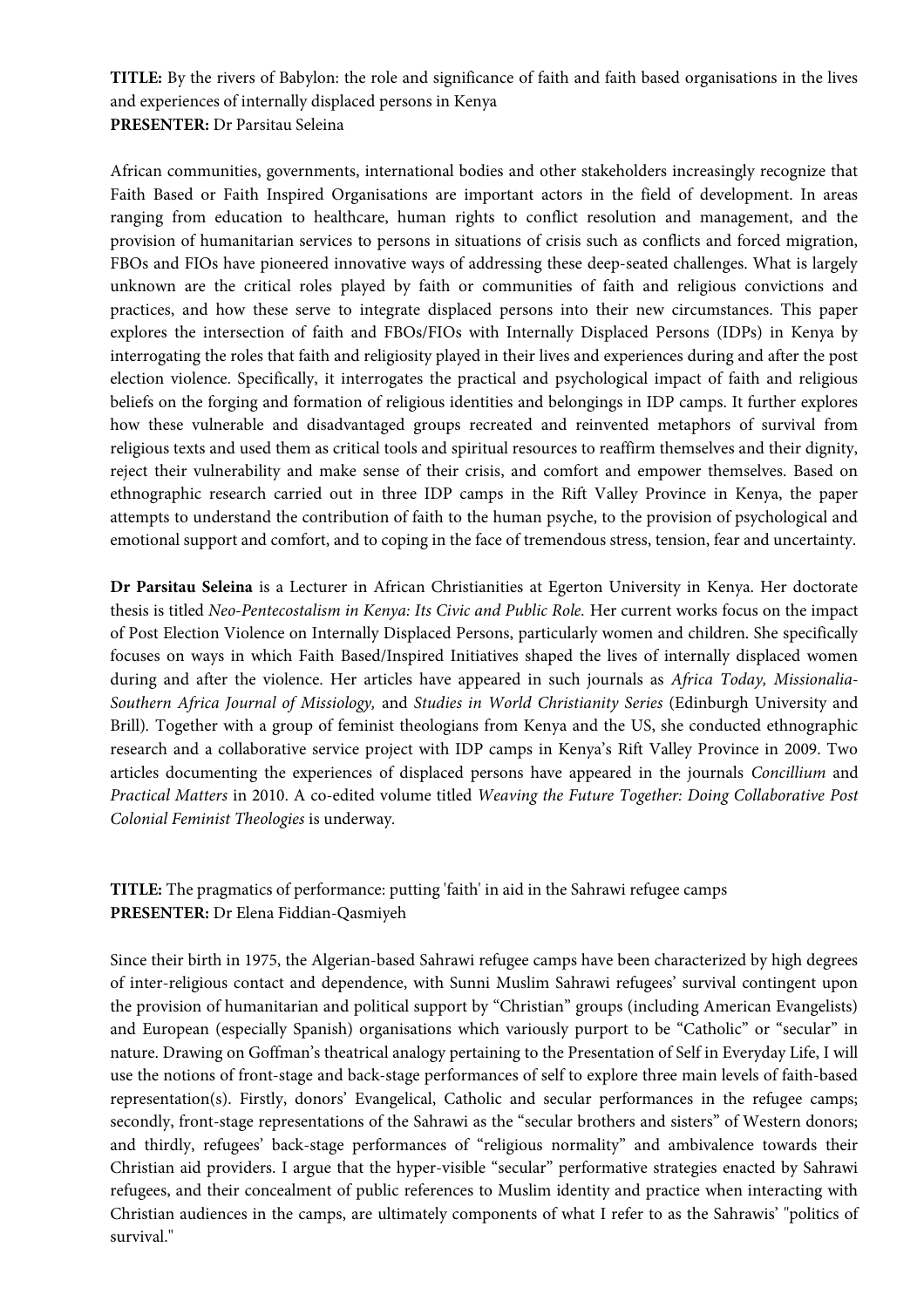**Dr Elena Fiddian-Qasmiyeh** is a Departmental Lecturer in Forced Migration at the Refugee Studies Centre where she lectures on the MSc course 'Research Methods in Forced Migration' and convenes the MSc option 'Gender, Generation and Forced Migration.' Elena's research focuses in particular on gendered experiences of forced migration; Middle Eastern and North African refugees and asylum-seekers in the MENA region, Europe and the Caribbean; the intersections between gender- and faith-based conditionalities of humanitarian aid; and refugees' educational migration. She has conducted multidisciplinary research with and about forced migrants in Algeria, Australia, Cuba, Egypt, France, Spain, South Africa, Syria and the United Kingdom. Her work has been published in the *Journal of Refugee Studies*, *Interventions: international journal of postcolonial studies*, the *Journal of North African Studies* and *Refugee Survey Quarterly*, in addition to appearing in a number of edited collections.

From February 2009 to September 2010 Elena was Senior Teaching Fellow in Development Studies at the School of Oriental and African Studies, University of London, where she convened MSc options in 'Issues in Forced Migration' and 'Migration and Mobility in the Middle East and North Africa.'

## **TITLE:** The mobilisation of religion as a cultural resource **PRESENTER:** Tahir Zaman

Conflict induced violence and forced migration are key contributors to social transformation, community fragmentation, economic resource usurpation and destruction, and the re-examination and re-interpretation of traditional ways of life. Krulfeld & Camino (1994: ix) posit: "the refugee experience is a complex process characterized by loss and regeneration." Thus, with every fragmentation comes a re-imagining of community; with the destruction of economic resources come changes in livelihood strategies; and with the re-examination of traditional social structures are born new perceptions of identity and belonging. This paper examines the cultural capital that the displaced bring with them with a particular focus on Islamic traditions of asylum, sanctuary, and protection as a cultural resource. It argues that Iraqi forced migrants are able to mobilize non-material 'religious resources' to help gain access to further material resources by virtue of positioning themselves in relation to existing religious institutions and networks. With this in mind, it critically examines the utility of Pierre Bourdieu's theory of practice to better understand the role of religious traditions, networks, and institutions in relation to the practices and decision-making of Iraqi refugees in Syria. It suggests that rather than merely consuming religious goods, social agents challenge the passivity assigned to them in the religious field by Bourdieu and engage in the production of religious goods, competing against institutions which are regarded by Bourdieu as the predominant producers of religious goods.

**Tahir Zaman** is a second year doctoral candidate at the Centre for Research on Migration, Refugees and Belonging at the University of East London. He successfully completed a Masters in Refugee Studies at UEL in 2007 where his dissertation "Keeping the Faith: Islamic perspectives on forced migration" explored the role of Islam and the mosque in the lives of the Somali Diaspora in London. He is currently conducting fieldwork in Syria on how Iraqi forced migrants in Damascus mobilize religious traditions while in exile.

### **Session 3: Narratives of practice: views from the global south (Case-studies from Thailand/Burma, Egypt and Sri Lanka)**

### **CHAIR:** Richard Haavisto

**Richard Haavisto** is the Pedro Arrupe Tutor for the MSc in Forced Migration. H**e** has taught introductory anthropology courses along with "African Societies and Cultures", "World Ethnography", "Race and Ethnic Relations" at the National University of Rwanda (Rwanda), the College of Philadelphia and the University of Pennsylvania (United States). His research interests include: the construction and negotiation of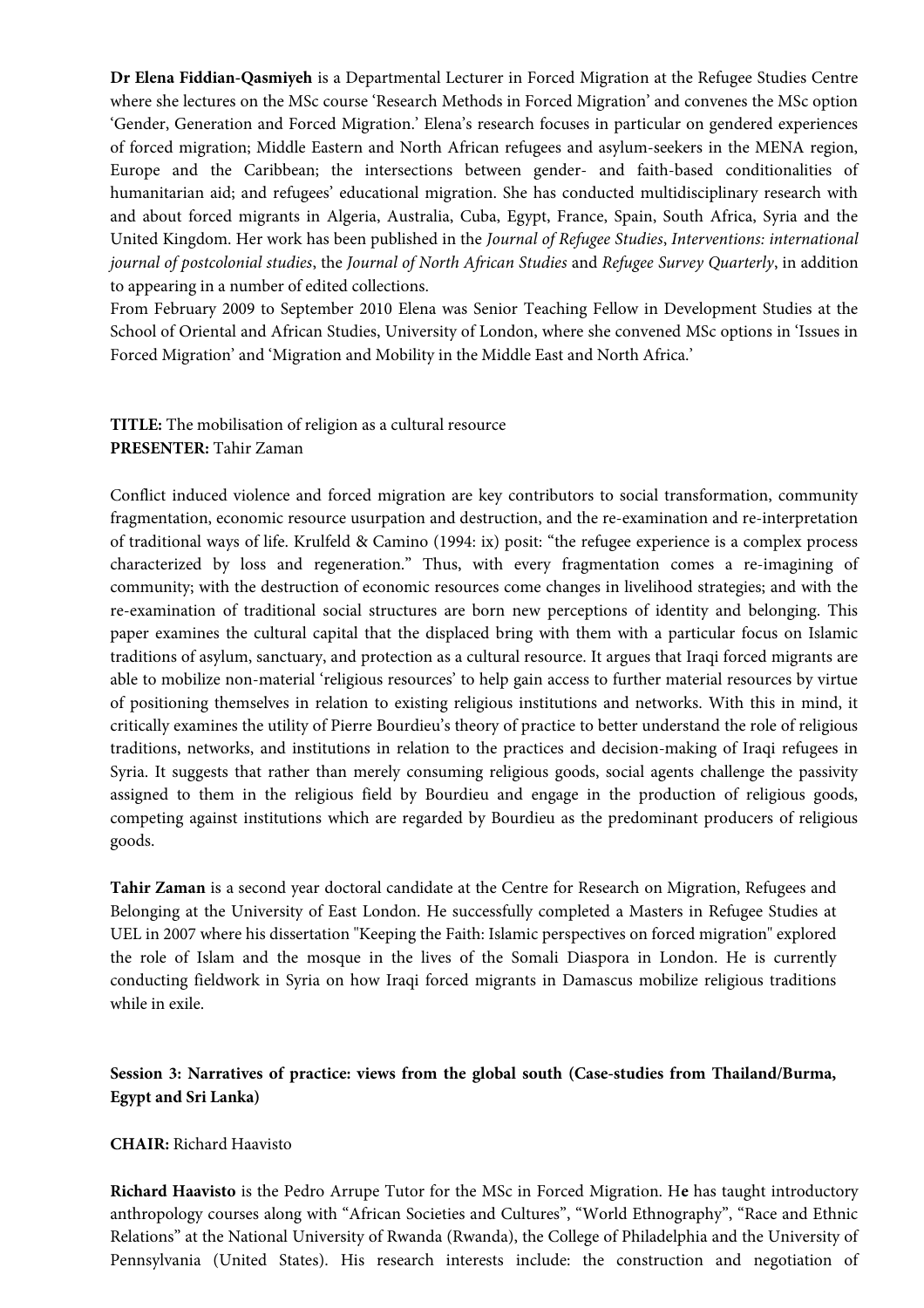heterarchical identity markers, political violence and post-repatriation issues (transitional justice the restitution of housing, land or property and transformations in returnee's social identities, organization, socio-economic practices, expectations, and social-life strategies). Prior to coming to the Refugee Studies Centre, Richard worked as a researcher for Amnesty International in the Great Lakes region.

# **TITLE:** Faith-based humanitarian organisations at the Burma-Thailand borderland: the example of the Christian Karen Baptists

### **PRESENTER:** Dr Alexander Horstmann

This paper explores the role of religion and practices of faith-based, especially Christian, humanitarian organisations and churches in refugee camps at the Thailand/Burma border, evaluating religious activities designed to improve the life chances of refugees. Placing the experiences of the Karens in the centre of the analysis, it examines the possibilities of developing a distinctive Karen Christianity in political exile. The Karen Baptist Convention, their churches, NGOs and evangelists have woven close and inter-dependent links with humanitarian organisations.

The paper traces the historical background to the first contacts of Karens and American Baptist missionaries and outlines how the missionaries initiated the Karens' coception of being a nation: Kawthoolei. The paper argues that humanitarianism is a continuation of this process and that Christian Karens emerge as Evangelists in the Burma/Thailand borderland, supported by churches and advocacy networks. This partial engagement of humanitarian organisations is problematic in terms of inclusion and exclusion, and for reconciling the position of the Karens in a federal Burmese union.

**Dr Alexander Horstmann** is a senior research fellow at the Max Planck Institute for the Study of Religious and Ethnic Diversity, contributing to Professor van der Veer's project on the globalization of religious networks, with a project on the competition of Christian missionary movements and charismatic Buddhist movements in mainland Southeast Asia.

He studied Social Anthropology, Sociology of Development, Political Science, and Southeast Asian Studies in Berlin, Paris and Bangkok. He taught Anthropology and Southeast Asian Studies in Bielefeld, Berlin, Münster, and Passau and was a research assistant in the research group on Islam and modern society, directed by Dr Georg Stauth. Dr Horstmann is author of *Class, Culture and Space: The Construction and Shaping of Communal Spaces in South Thailand* (transcript, 2002); co-editor (with Günther Schlee) of *Integration through Diversity*, co-editor (with Reed L. Wadley) of *Centering the Margin: Agency and Narrative in Southeast Asian Borderlands* (Oxford, 2006). He has published in numerous journals, such as *Asian Journal of Social Sciences, JSEAS, CSSAM, Studia Islamica, Kyoto Review of Southeast Asian Studies, SOJOURN, Sociologus* and *Zeitschrift für Ethnologie*.

**TITLE:** Christian-based humanitarianism in complex situations: 'Faith' challenges and opportunities in refugee outreach in Cairo **PRESENTER:** Raymond Wung

Paradoxically, the only faith-based refugee assistance organisations in Egypt are Christian organisations. In providing refugee assistance, these agencies strive to meet their goals in fairly complex circumstances given that Egypt is a predominantly Islamic country. Does this pose any challenges? The refugee population in Egypt is a mixture of Muslims and Christians, even more, of different Muslim leanings and different Christian orientations. What are the implications or challenges of outreach to beneficiaries with such diversity of religious orientations; are there any conflicts of substance or perception? On legal and policy issues, how do faith agencies react to the persistent violations of refugees' and asylum seekers' rights contrary to Egypt's obligations in international instruments?

This paper seeks to highlight the complex terrain in which Christian-based refugee outreach agencies operate in Cairo, and more importantly, the role of faith and extent to which faith is employed in the operation of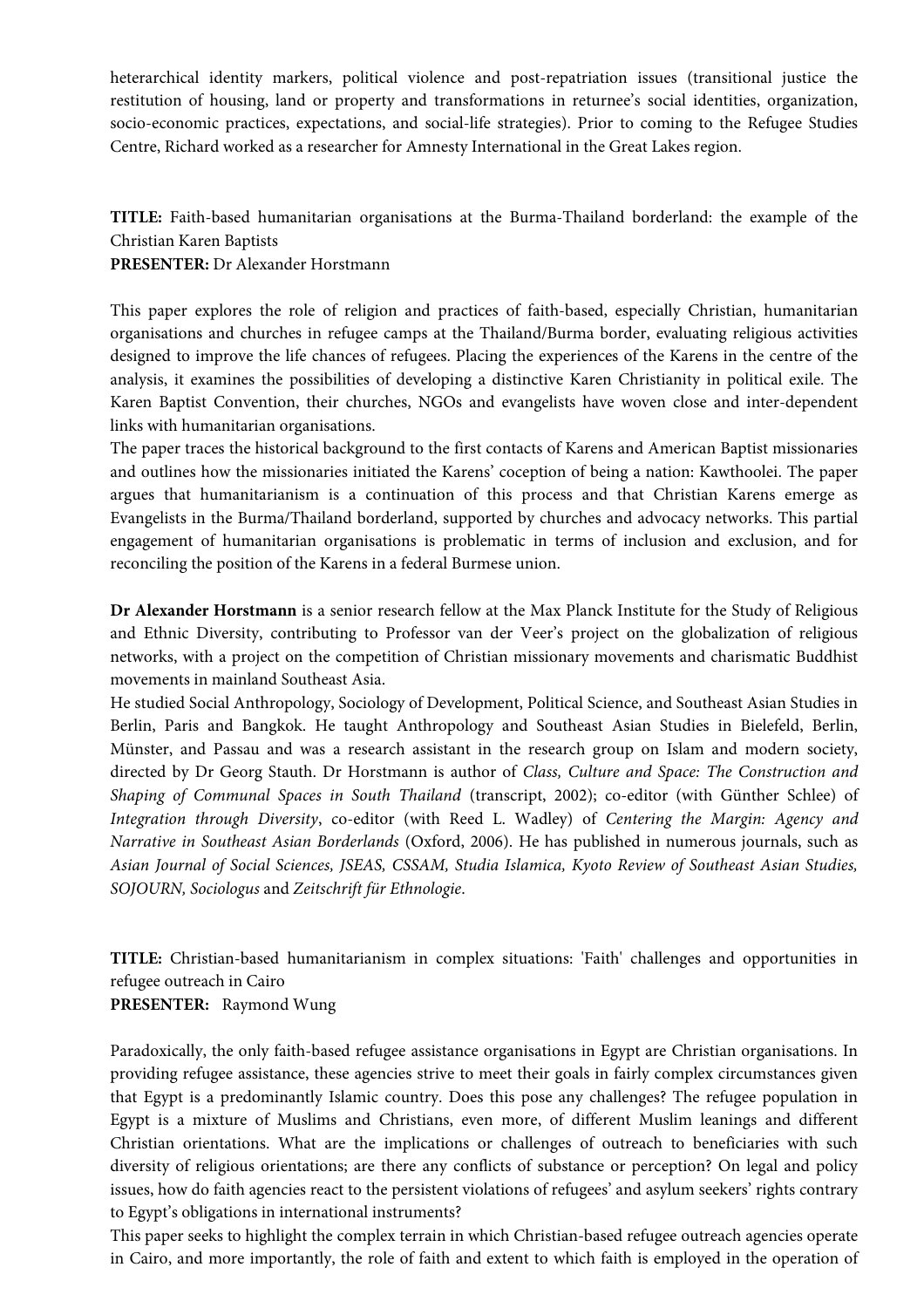their humanitarian work and the implications/challenges encountered due to faith or such extent of faith. It studies the ways in which these agencies attempt to deal with these challenges and their relative outcomes.

**Raymond Wung** is a graduate in international human rights law and forced migration and refugee studies from the American University in Cairo (AUC). His research interests are in human rights in Africa and the socio-legal issues of migrants and refugees. Prior to his graduate studies, he obtained an LLB from the University of Buea, Cameroon in 2004, served as research assistant, and wrote short papers on human rights issues in the Cameroons. In 2007 he received an African Graduate Fellowship from AUC and obtained an MA in international human rights law.

During his time at AUC, he presented conference papers on *Pentecostal Humanitarianism in Nigeria and the Cameroons* (Cairo, 2008) and *The Legal Issues of Migrant Sponsorships in the Middle East,* and participated in a panel discussion on *Migration in International Law* (London, 2009). While in Egypt, Ray has worked for AUC's International Human Rights Law Outreach Project, the Cairo Office of the International Organisation for Migration, and AUC's Center for Migration and Refugee Studies. Beginning in Fall of 2010, he will be studying at Harvard Law School and participating in the Harvard Immigration and Refugee Clinic.

**TITLE:** Humanitarian interventions and the suspicion factor: the case of FBOs in Sri Lanka **AUTHORS:** Rajith W. D. Lakshman and Rev. Pinnawala Sangasumana **PRESENTER:** Rev Pinnawala Sangasumana

This paper analyses a faith related episode in Sri Lankan humanitarian history. Nearly three decades of civil war in the country between the government forces and the LTTE had justified concerted and widespread interventions from both local and international NGOs. The 2004 tsunami strengthened these justifications and led to a manifold increase in the number of NGOs present in the country. This attracted much public attention toward NGO activities in Sri Lanka led by allegations of abuse of funds, failure to deliver, lack of coordination, etc. A foremost allegation is the conversion of Buddhists using unethical methods. Allegations of such abuses of the Christian faith led to protests, creating trying conditions for all humanitarian actors in the country, not just FBOs.

Suspicion of FBO activities exploded in the final phase of the civil war with further allegations that some FBOs were siding with the LTTE. These developments had some sway among the Buddhists who account for 70 percent of the population. The paper flags conversion as the primary concern that soured the way Buddhists in Sri Lanka perceive FBO activities. Using the anti-conversion bill tabled in the parliament of Sri Lanka as a case study, it analyses how the ethno-religious cleavages of the wider community could be used to gain political ends in faith community activities. In addition the study looks into the recent agitations against FBOs within the country. The paper sheds light on certain costs of faith based humanitarianism to the public, the humanitarian community, and most importantly the at-risk populations.

**Rev Pinnawala Sangasumana** is a senior lecturer at the University of Sri Jayewardenepura, Sri Lanka. Currently he is finalizing his PhD undertaken within the Sida/SAREC Research Cooperation Project between the University of Sri Jayewardenepura and Uppsala University, Sweden. This research examines the relationship between the concept of 'inbetweenness' and the transformation of the conflict-induced displaced. His research interest in conflict and displacement derives from his long-time experience in teaching and research in Human Geography. As a Buddhist monk, he is keen to apply Buddhist concepts to the behavioral spaces determined by conflict and vulnerable situations. He was awarded a Masters degree for his research on patterns and processes of protracted internal displacement caused by the armed conflict in Sri Lanka. In addition, he is coordinating some relief and charity programmes directed at the marginalized populations of the country. He has several publications in edited volumes and conference proceedings.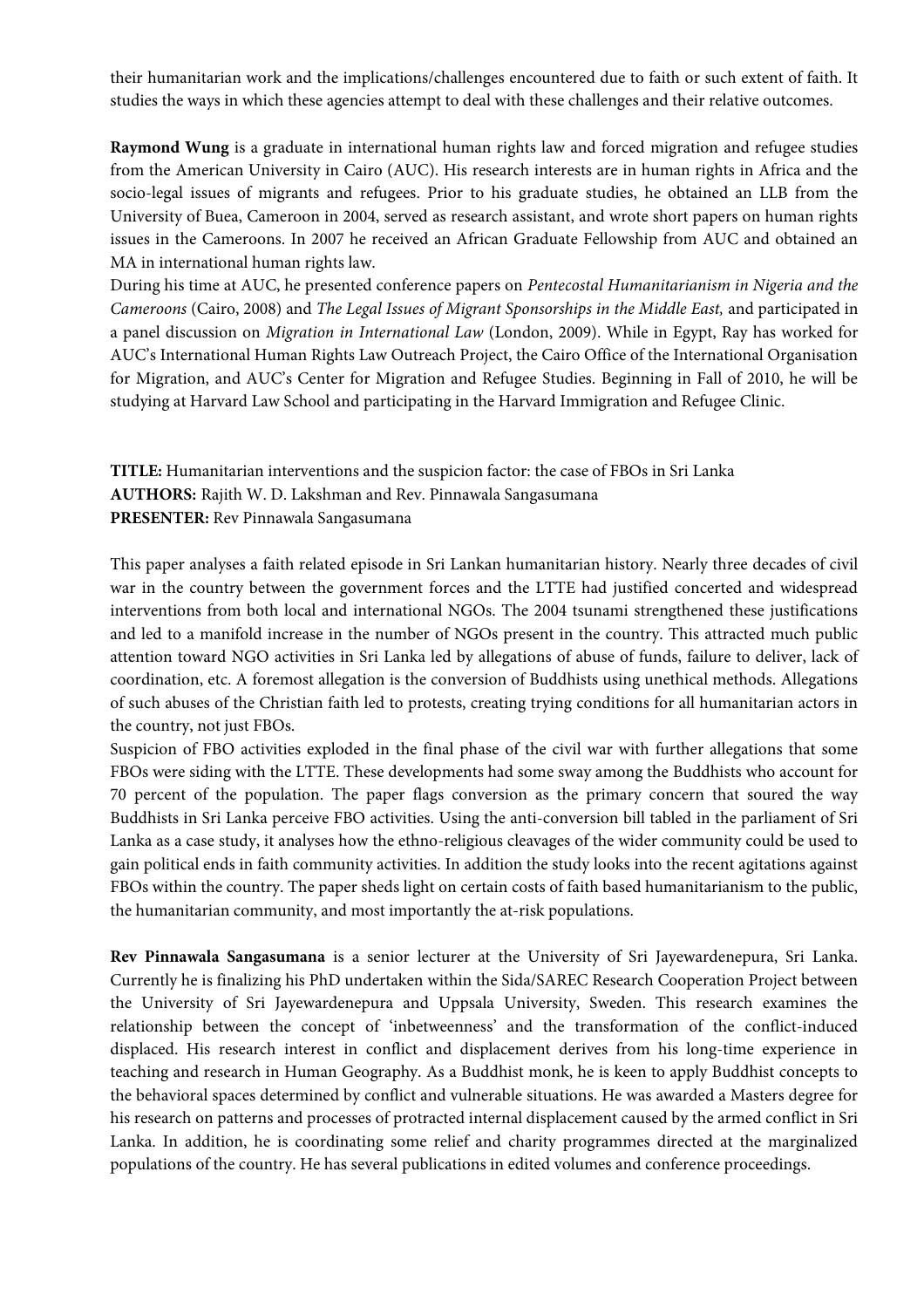### **Session 4: Narratives of practice: views from the global north (Case-studies from the UK, the USA and Australia)**

### **CHAIR:** Dr Alana Harris

**Dr Alana Harris** is the Darby Fellow in History at Lincoln College, Oxford. Her research interests encompass the intersection of gender, migration and religious pluralism in twentieth-century Britain, as well as theoretical issues related to the practice of oral history, narrative and memory studies and the performance of religion. She co-authored and co-edited 'Redefining Christian Britain: Post-1945 Perspectives' (2007) and is currently preparing for publication 'F*aith in the Family: Transformations in English Catholic Spirituality & Popular Religion*, 1945-82' (MUP 2012) and a co-edited volume entitled *'Rescripting Religion in the City: Migration, Modernity and Religious Identity in Global Cities*' (2012).

**TITLE:** Comparing left-wing and religiously-motivated asylum activist organisations: the importance of attitudes towards the state (UK based) **PRESENTER:** Dr Nick Gill

The paper compares the cases of two asylum seeker activist organisations in the UK: a left-wing, radical, secular organisation and a collective of Christian churches and other religious organisations. It is argued that different understandings of the state between these organisations produce very different activist strategies. Drawing upon detailed interviews and participant observation it demonstrates that the former tends towards an adversarial, distrustful view of states and their employees while the latter tends to be more open to working with state actors to foster dialogue. This exposes the former to the risk that valuable alliances with actors within states may be forgone and that the state itself is reified. However, it also exposes the latter to risks of co-optation. Drawing upon state theory that emphasizes the importance of individuals in the production of states in an era of devolution and governance, the article concludes that strategies that facilitate dialogue, such as those exhibited by the religious collective, are displaying more potential for change 'from below' and 'from within'. This is caused by general changes in the exercise of state power and governance that render bureaucrats more responsible and thereby more discretionary, powerful, and capable of effecting change - including in the area of asylum sector management. To not engage these pivotal front-line state actors in dialogue is to disengage from key sites of struggle for allegiance to subjugating practices that affect migrants.

**Dr Nick Gill** has studied and taught at the London School of Economics, Bristol University and Lancaster University. Dr Gill is now a lecturer in human geography at Exeter University. He has research interests in state theory, asylum sector activism and migration, with a specific focus on forced migration. He has published widely on these subjects in journals such as *Environment and Planning A*, *World Development, Political Geography,* and *Transactions of the Institute of British Geographers*. He is currently undertaking ESRC funded research that seeks to share best practice in activism between religious, radical, legal and health-orientated asylum advocacy organisations in the US and UK (project website at http://asylumnetwork.com).

**TITLE:** The faith community's role in refugee protection, resettlement, and advocacy **PRESENTER:** Jessica Eby

While US humanitarian agencies are often viewed as a source of funds and programming oversight for assistance to forcibly displaced persons abroad, the US is also home to resettled refugees who are served by national faith-based humanitarian agencies and local faith-based community groups. Faith-based organisations have a strong legacy of support for refugee assistance and in advocating for refugees' access to resettlement as a durable solution. Before the US Refugee Admissions Program (USRAP) was consolidated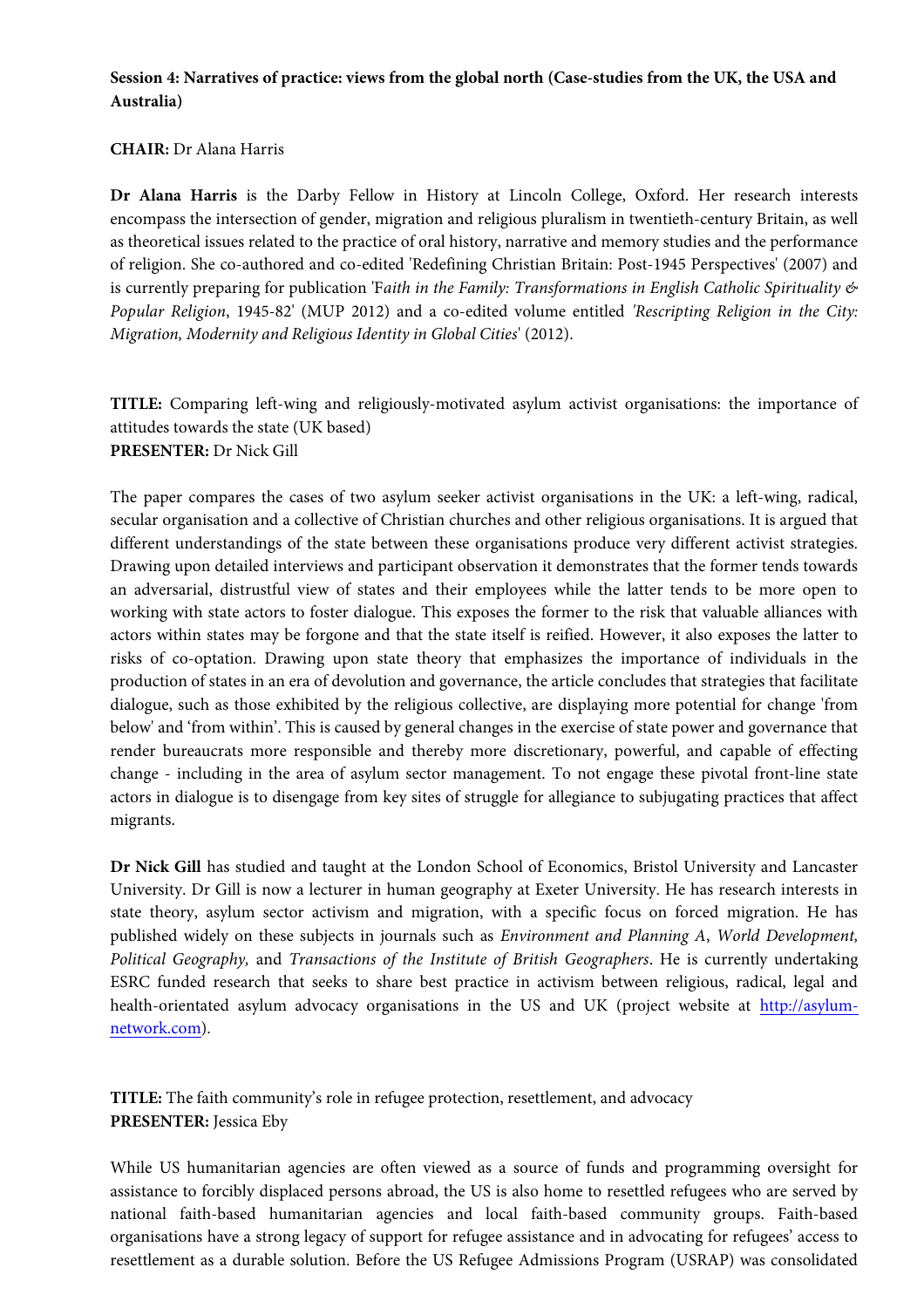and supported by government funds, churches and synagogues took on up to 100% of the financial, logistic and social responsibility of resettling refugees. In today's public-private partnership model, faith-based voluntary agencies and faith-based community organisations continue to be instrumental in resettling refugees from a broad range of geographic, ethnic and faith backgrounds. Faith-based groups, both professionals and volunteers, bring many strengths to refugee assistance in the United States, including a long-term community presence; a network to mobilize for advocacy on humanitarian issues; and a strong motivation, beyond remuneration, to carry out service to those in need. This paper will discuss the historic significance of faith communities in early refugee resettlement and advocacy in the United States, the ways in which that history has shaped the current nature of the program, and how faith-based organisations continue to respond to meet the needs of refugees. While the paper will reference the contributions of a variety of faith communities to refugee resettlement and advocacy, it will highlight the perspectives and experience of Church World Service staff, affiliates, partners and denominations.

**Jessica Eby** is a Protection Officer for Church World Service's (CWS) Immigration & Refugee Program, based in Washington, DC. She was the lead author of CWS's manual "Putting Safety and Dignity First: A guide to protective action in programming," which she has used to facilitate workshops with staff and partners in Kenya and the US. She currently represents CWS on the Action by Churches Together Protection Advisory Group, and is the co-chair of the InterAction Protection Working Group. Before joining CWS, Jessica was in the Protection Unit of the Office of the UN High Commissioner for Refugees in Ecuador throughout 2008. Prior to that, she worked for the Washington Office on Latin America advocating on US foreign policy, human rights and humanitarian issues. She has also worked with women's rights organisations in Chile and conducted research in Peru. Jessica holds a BA in Anthropology and International Relations from Washington University in St. Louis.

# **TITLE:** Much to be proud of but much to be done: Faith-based organisations and the politics of asylum in Australia

#### **PRESENTER:** Dr Erin Wilson

Little has been written about the activities of faith-based organisations in Australia and their engagement with humanitarian issues in Australian politics and society. Yet, as this paper outlines, faith-based organisations have been a critical part of advocacy for and service to asylum seekers. The fact that FBOs have taken on this role is significant, given that the asylum seeker issue in Australia is highly divisive. The paper provides a brief general overview of faith-based organisations in Australia and recent government policies towards asylum seekers and refugees. These policies were in many cases the catalyst for FBOs forming or engaging with asylum seekers. The paper then discusses critical features of FBO engagement in issues surrounding asylum seekers in Australia. The information discussed is drawn largely from interviews conducted in August-September 2010 with members of FBOs working on this issue. The paper notes that FBOs have in many ways been at the forefront of providing critical social services to asylum seekers that have kept many out of destitution. FBOs have also played a central role in advocacy on behalf of asylum seekers and campaigning for policy change. Finally, the paper examines FBO responses to a recent government proposal that church-based organisations should house asylum seekers and considers the potential that such a proposal could be implemented as an alternative to current state-based mandatory detention, which is in general inadequate and inhumane. Ultimately, the paper argues that FBOs in Australia have, as one interviewee said, 'much to be proud of' about their work with asylum seekers in Australia, but, considering current public opinion and government policies towards asylum seekers, there is much more that needs to be done.

**Dr Erin K. Wilson** is a Research Fellow in the Globalism Research Centre and Global Cities Institute at RMIT University, Melbourne, Australia. Her main areas of research are religion and its relationship with different aspects of politics, global justice, and violence, with an article on religion and global justice appearing in *International Studies Quarterly*, later this year. She is also interested in the world of NGOs and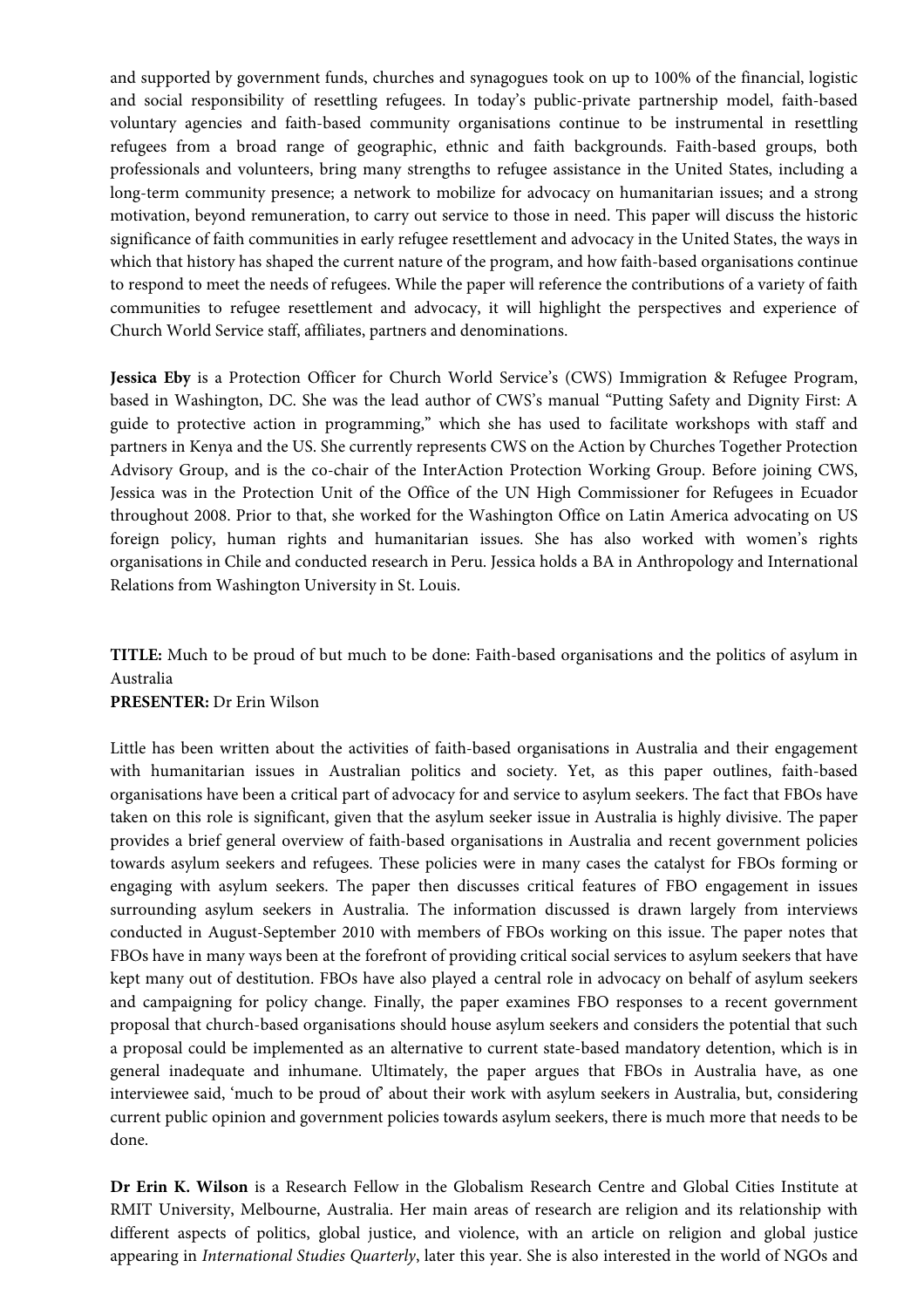social activism, regarding the rights of vulnerable people in global politics. Her involvement in the Oxfam Australia exhibition Refugee Realities is the subject of her article published in *Global Society*. Dr Wilson has been involved with community service and campaigning on the rights of refugees and asylum seekers and this has led to a research interest in this area. She has a number of book chapters forthcoming focusing on refugees and asylum seekers in Australia and in relation to religion. Dr Wilson is currently completing work on her book manuscript *Beyond Secularism: An Alternative Approach to Religion for International Relations* with Palgrave Macmillan.